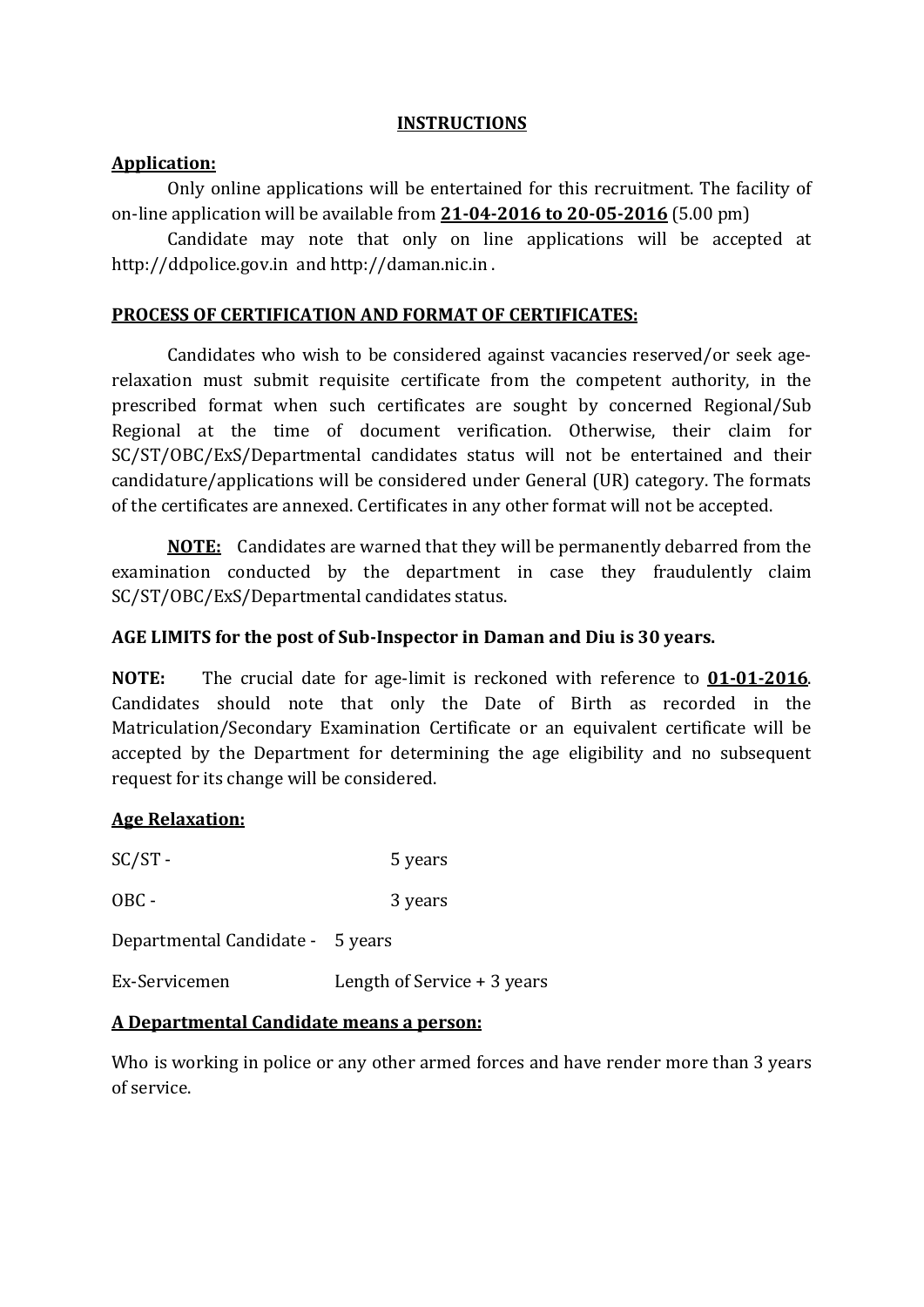### **An Ex-Serviceman Means a person:-**

(i) who has served in any rank whether as a combatant or non combatant in the Regular Army, Navy and Air Force of the Indian Union, and

(a) who either has been retired or relieved or discharged from such service whether at his own request or being relieved by the employer after earning his or her pension, or

(b) who has been relieved from such service on medical grounds attributable to military service or circumstances beyond his control and awarded medical or other disability pension; or

(c) who has been released from such service as a result of reduction in establishment

(ii) who has been released from such service after completing the specific period of engagement, otherwise than at his own request, or by way of dismissal, or discharge on account of misconduct or inefficiency and has been given a gratuity, and includes personnel of the Territorial Army, namely pension holders for continuous embodied service or broken spells of qualifying service, Or

(iii) personnel of the Army Postal Service who are part of Regular Army and retired from the Army Postal Service without reversion to their parent service with pension, or are released from the Army Postal service on medical grounds attributable to or aggravated by military service or circumstance beyond their control and awarded medical or other disability pension. Or

(iv) Personnel, who were on deputation in Army Postal Service for more than six months prior to the 14th April, 1987, or

(v) Gallantry award winners of the Armed forces including personnel or Territorial Army, or

(vi) Ex-recruits boarded out or relived on medical ground and granted medical disability pension.

## **Photograph Uploading:**

Candidate should upload recent passport size photograph. Photography size should be upto 80 Kb and in JPG format only.

## **Signature Uploading:**

Candidate should upload signature signed on a white paper with black ink only. Size of signature uploaded should be upto 80 Kb and in JPG format only.

## **\*\*Unsigned application will be rejected summarily.\*\***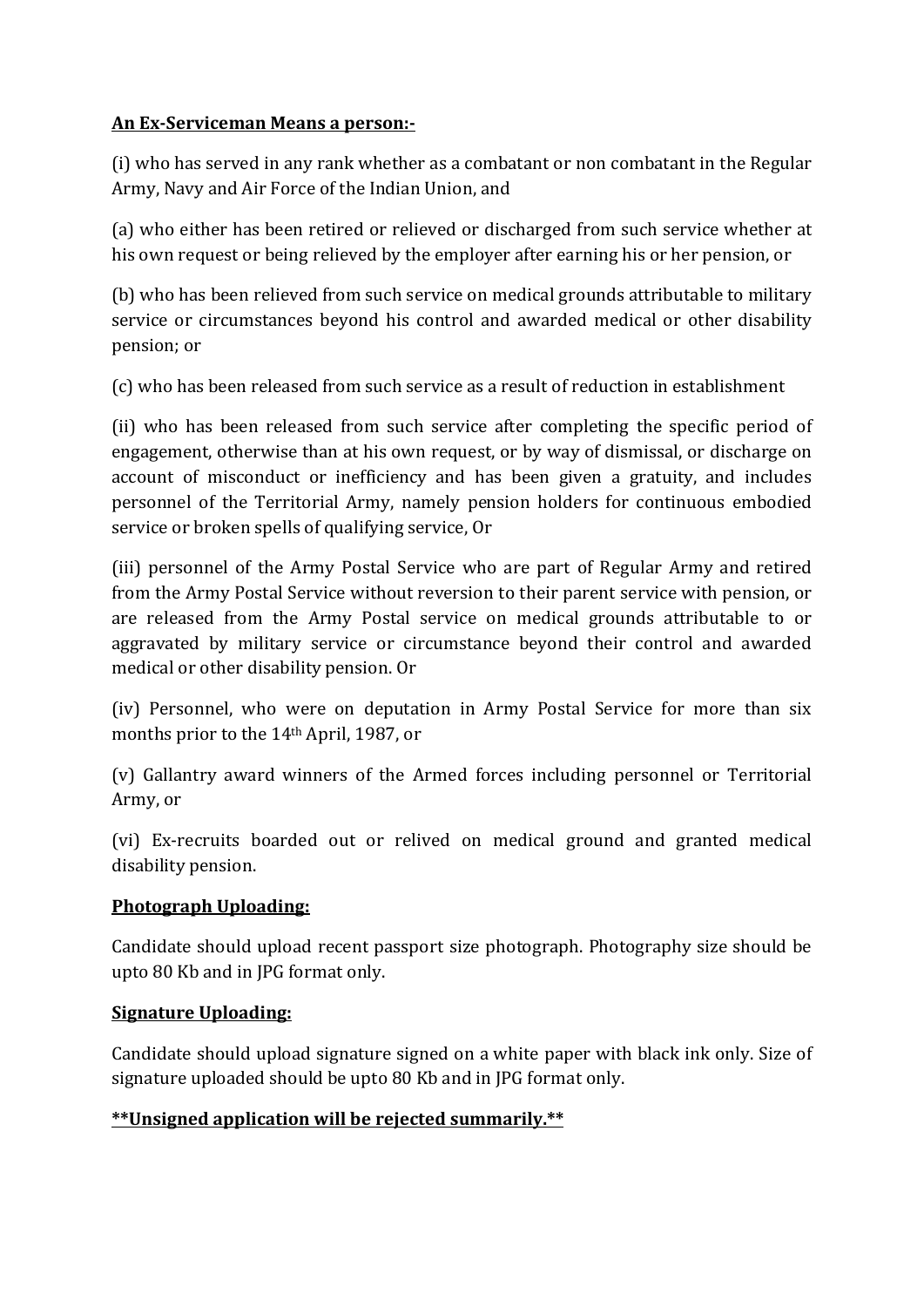#### **Documents Uploading:**

Candidates shall upload requisite documents along with the online form. The size of documents uploaded should be upto 150 Kb and in JPG or PDF format only.

**NOTE:** Request for change/correction in any particulars in the online Application Form, once submitted will not be entertained under any circumstances.

## **PHYSICAL ENDURENCE TEST (PET) / PHYSICAL STANDARD TEST (PST) is MANDATORY FOR The POST:**

Candidates will have to undergo PET / Medical Examination.

#### **Mode of Selection:**

Candidates will be shortlisted on the basis of their total marks in the Computer Based Examination including marks for desired qualification. There will be no interview component.

SC, ST, OBC candidates, who are selected on their own merit without relaxed standards, along with candidates belonging to other communities, will not be adjusted against the reserved share of vacancies. Such SC, ST, OBC candidates will be accommodated against the general/unreserved vacancies as per their position in the overall Merit List. The reserved vacancies will be filled up separately from amongst the eligible SCs, STs, OBCs candidates which will thus comprise of SC, ST, OBC candidates who are lower to merit than the last general candidate on merit list of unreserved category but otherwise found suitable for appointment even by relaxed standard. Such candidates may also be recommended at the relaxed standards to the extent the number of vacancies reserved for them, to make up for the deficiency in the reserved quota, irrespective of their rank in the order of merit.

#### **IMPORTANT**

Success in the examination confers no right to appointment unless government is Satisfied after such enquiry as may be considered necessary that the candidate is suitable in all respects of appointment to the service/post.

The candidates applying for the examination should ensure that they fulfil all the Eligibility conditions for admission to the examination. Their admission at all the stages of examination will be purely provisional, subject to their satisfying the prescribed eligibility conditions. If, no verification, at any time before or after the written examination and skill test, it is found that they do not fulfil any of the eligibility conditions, their candidature for the examination will be cancelled by the Department.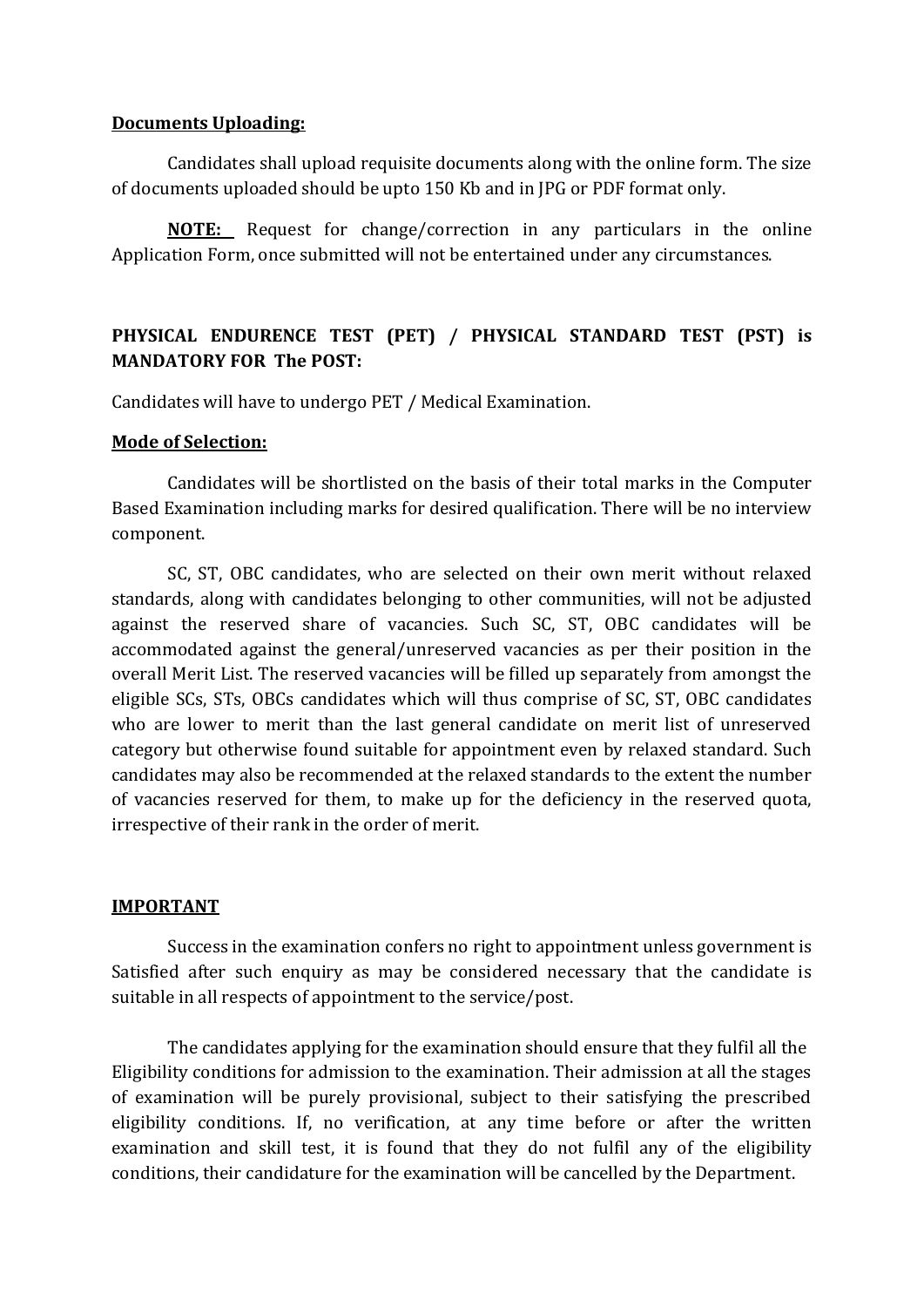Candidates, who are appointed on the basis of this examination, shall be on probation for a period of two years and during the period of probation, the candidates would be required to undergo such training and pass such examinations as prescribed by the Controlling Authority. On successful completion of the period of probation, the candidates shall, if considered fit for permanent appointment, be confirmed to their post by the Controlling Authority.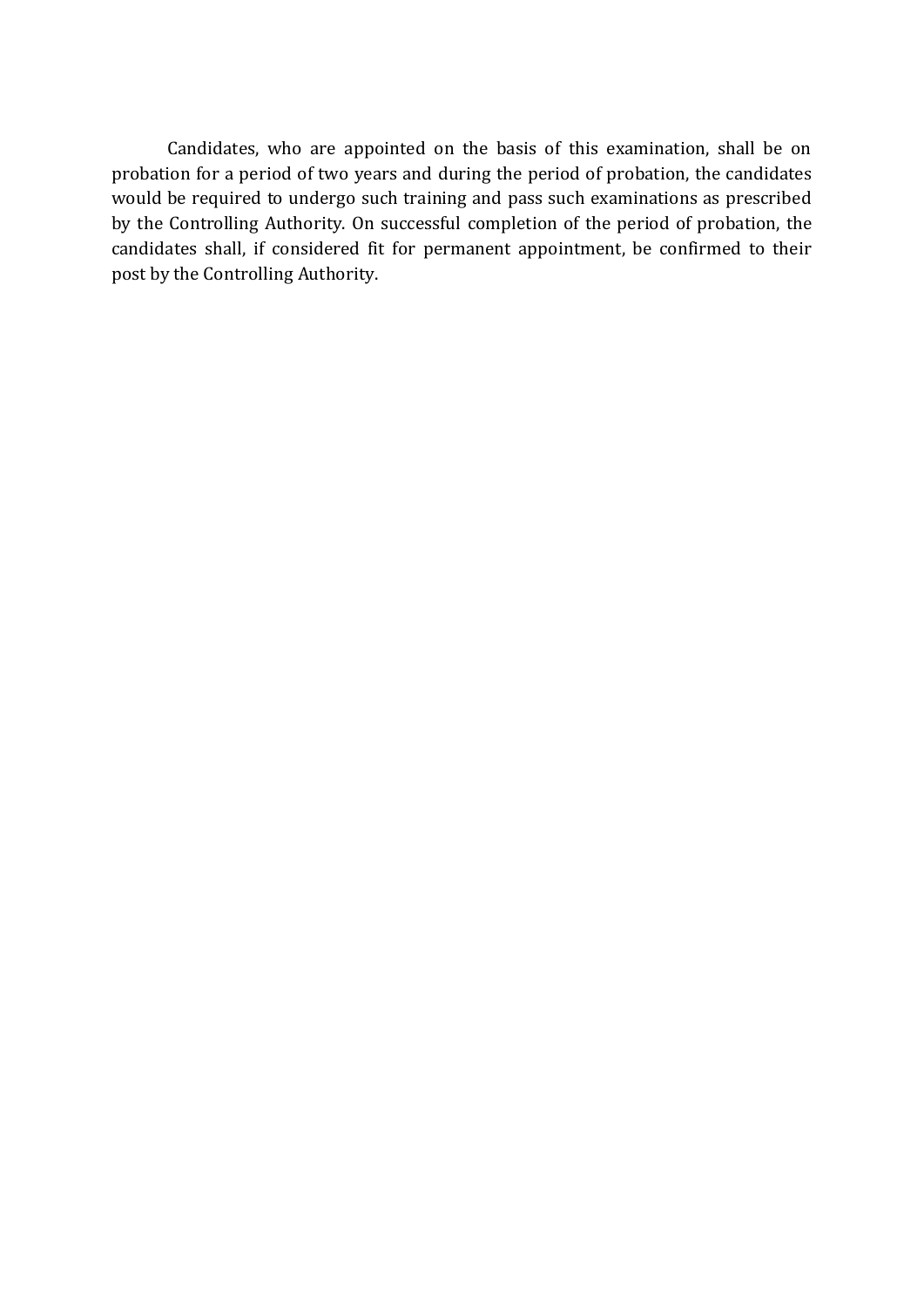# **ANNEXURE-I FORM OF CERTIFICATE TO BE SUBMITTED BY (DEPARTMENTAL CANDIDATES) (TO BE FILLED BY THE HEAD OF THE OFFICE)**

| Certified that as per entries made in the Service Book, No.                                |                                                                                    |  |  |  |  |  |  |
|--------------------------------------------------------------------------------------------|------------------------------------------------------------------------------------|--|--|--|--|--|--|
|                                                                                            |                                                                                    |  |  |  |  |  |  |
|                                                                                            |                                                                                    |  |  |  |  |  |  |
|                                                                                            | continuously serving in the ________________ and has completed three years regular |  |  |  |  |  |  |
| service. It is also certified that he has completed the period of probation satisfactorily |                                                                                    |  |  |  |  |  |  |
| on ______________________. He is presently posted in this unit __________________          |                                                                                    |  |  |  |  |  |  |
| (name of the unit). During his service he has been awarded _____________________           |                                                                                    |  |  |  |  |  |  |
| major punishments and __________________________ minor punishments.                        |                                                                                    |  |  |  |  |  |  |

Signature of Head of Office Name

\_\_\_\_\_\_\_\_\_\_\_\_\_\_\_\_\_\_\_\_\_\_\_\_\_\_\_\_ Office Seal

### **ANNEXURE-II**

## **Form of Certificate for serving Defence Personnel**

|                                                                  |  |  |  |  |  |  | I hereby certify that, according to the information available with me (No.) |  |        |  |
|------------------------------------------------------------------|--|--|--|--|--|--|-----------------------------------------------------------------------------|--|--------|--|
| (Rank)                                                           |  |  |  |  |  |  |                                                                             |  | (Name) |  |
| is due to complete the specified term of his engagement with the |  |  |  |  |  |  |                                                                             |  |        |  |
|                                                                  |  |  |  |  |  |  |                                                                             |  |        |  |

Place: Date:

> (Signature of Commanding Officer) Office Seal: